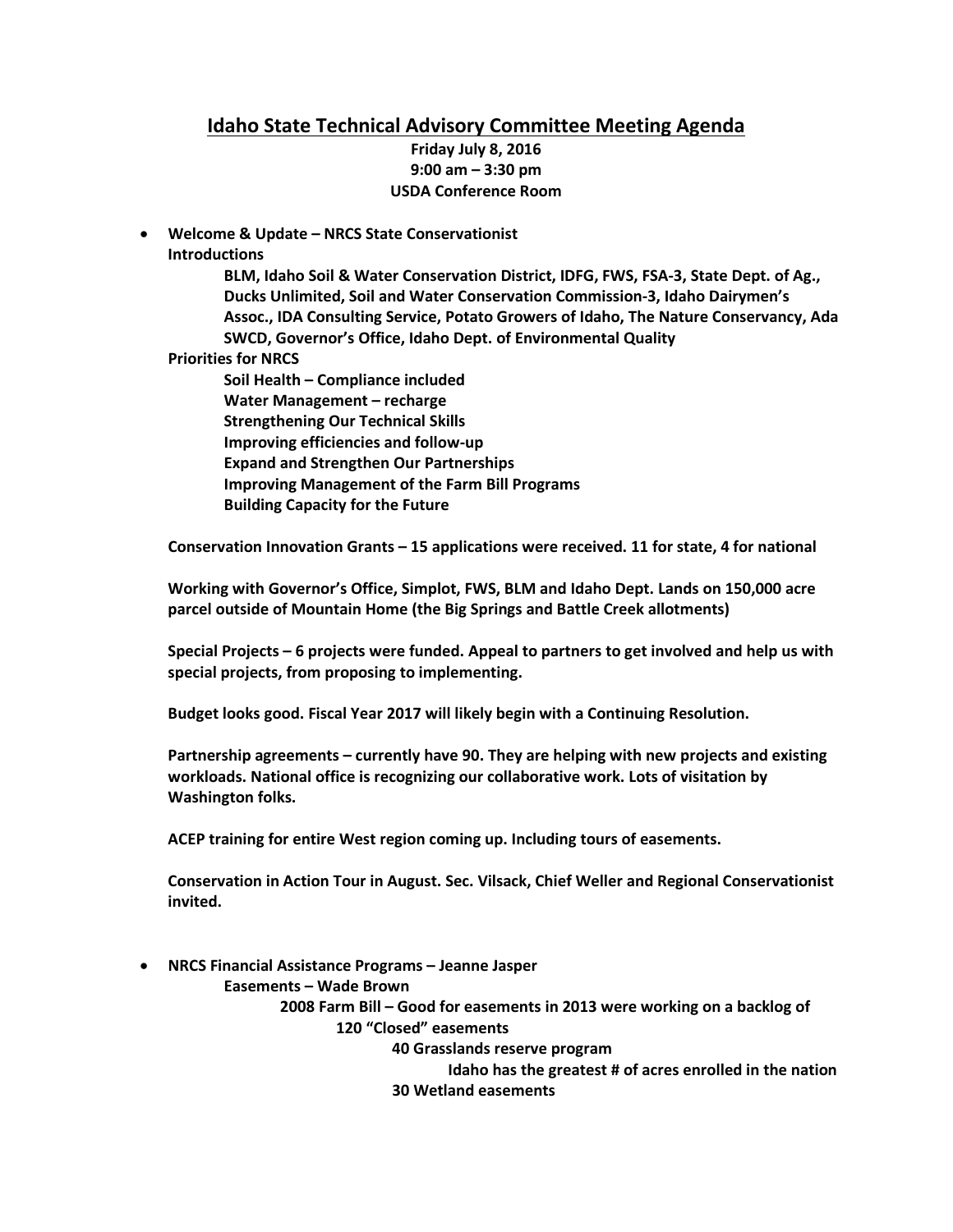**20 Farm/Ranch Protection easements 2 Emergency Watershed Easement**

**2014 Farm Bill**

**Partners now hold the easements rather than NRCS**

**Several easements are close to closing**

**Approximately 10 easements under 2014 Farm Bill**

**Looking for greater consistency across how we manage those easements**

**Improvement of monitoring of easements**

**Wetland Reserve Plan of Operations**

**EQIP – Allocation of Funds**

**Number of contracts is up this year.**

**Still have to obligate some initiatives (eg SGI)**

**Questions regarding clarification of different funding codes**

**Subaccounts for Ranking/Funding (see handout)**

**Request for new/additional fund codes from Curtis**

**IFG – we would like to see what fund codes planned projects we would** 

**be applicable for rather than new fund codes – work with FOs**

**Bruce noted the Aspen Restoration project could be a special project**

### **Multiple Batching Periods**

**Divisions – No reason for them as Idaho has plenty of high quality applications to obligate the money**

**IFG – once a year is working fine**

**Clarification questions**

**Governor's Office – Multiple Batching Periods prove complicated Consensus to leave things as is**

**Locally Led Workgroup**

**Each Division holds these meetings to get information on what the focus/priorities should be – their input is then included in the EQIP ranking procedure**

**Question to the District: How are the Locally Led Workgroups working?**

**Response: was that it works to a greater or lesser extent based on the Division**

**Response from IFG: Priorities can be swayed by who show up to the meetings**

**Curtis: It is a work in progress. We're trying to sell various groups on the importance of participating.** 

**Special Projects**

**Piloted in Fiscal Year 2016 -- \$1 million**

**13 proposals**

**6 funded**

**Will be continued in FY 2017 -- \$1 million**

**Changes:**

**FOs sked for Pre-Proposal process**

**Guidance for FY 2016 is expected to be released at the end of July Request for the guidance be sent to all members of the STAC**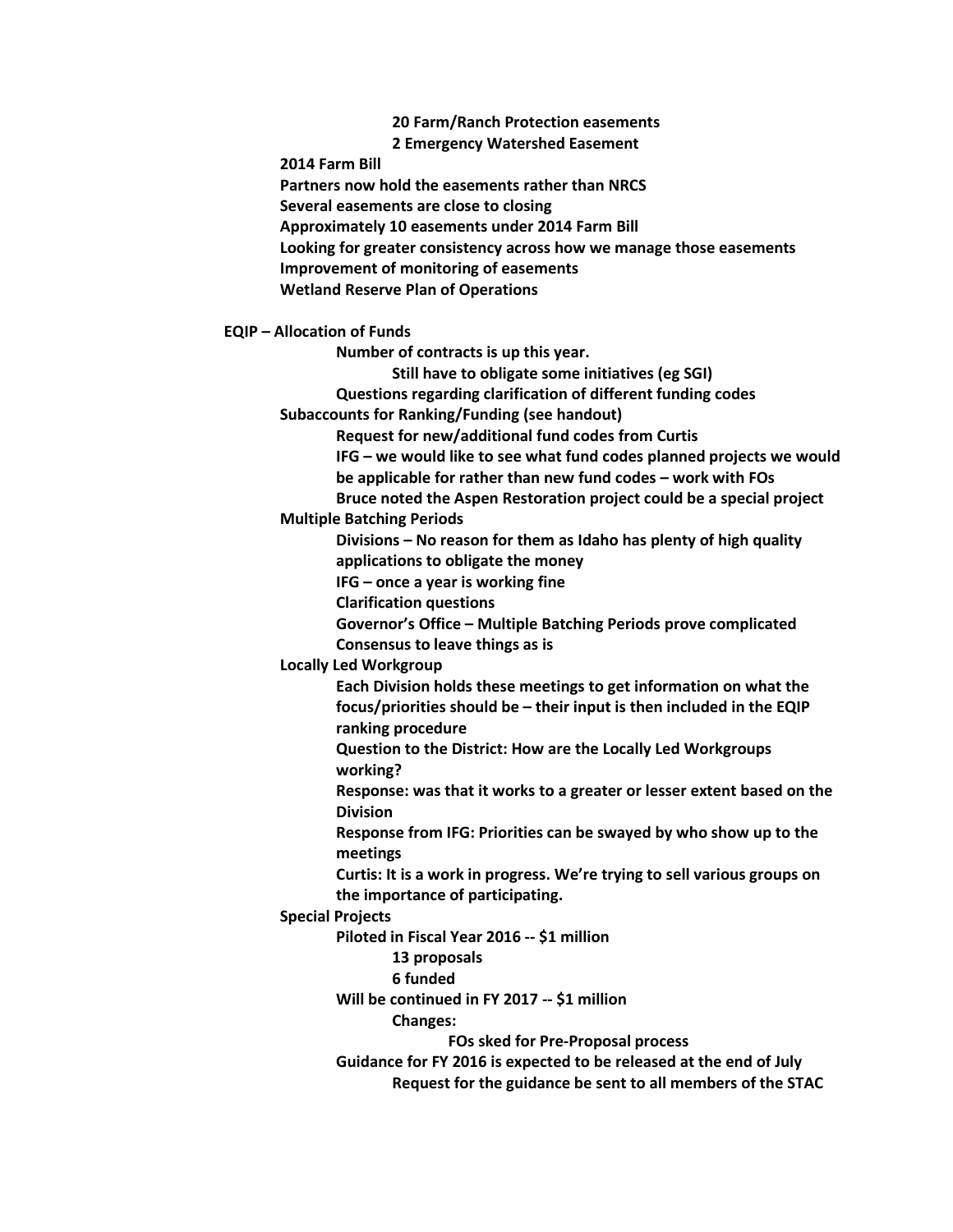**Question regarding whether the Conservation Districts can propose projects and partner with other organizations to leverage more money.**

**Question from DEQ regarding whether the monies can go to the partner to manage the project**

**Response: No.**

**Question: Can the special project be a multi-year proposal Response: Yes, but we like to keep them to 3 years or less. Lynn – There may be \$3 million for a partnership if flow meters could be included, BUT he has to check with his board.**

#### **Future Directions**

**Each state can submit proposals that they would like additional program funding for. \$10 million is available nationwide.**

**CSP – CSP Reinvention for Fiscal year 2017** 

**Will be available online**

**2nd Farm Bill with CSP**

**Feedback:**

**Hard to see where payments are coming from in the contract**

**Hard to see where the points are coming from in terms of ranking**

**Going forward – National is working toward more transparency Change in screening tools -- simplified**

**Once screening tools are in then the application will be ranked in a fashion similar to EQIP**

**70 Million acres enrolled nationwide since 2010**

**We doubled the acreage in Idaho FY 2015 and FY 2016**

**290,000 acres in our allocation for FY2016**

**Split into North and South areas for funding competition**

**There are some special allocations within CSP –**

**socially disadvantaged, beginning farmer/rancher, etc.**

**Question: Can NRCS host a class on this?**

**Response: NRCS can send out the current power point to STAC members**

• **Idaho Department of Agriculture Report Brian Oakey** 

**Couple of projects that are mid-to long-range programs that are important to the agency. Rangeland Health Monitoring – MOU with BLM to do RHM with permitees**

**Noted there were a distinct lack of data collection, so decision making process was not entirely data driven. As a result: Idaho Dept. of Ag developed:**

**Site selection protocols**

**Data collection protocols**

**Reporting on those protocols**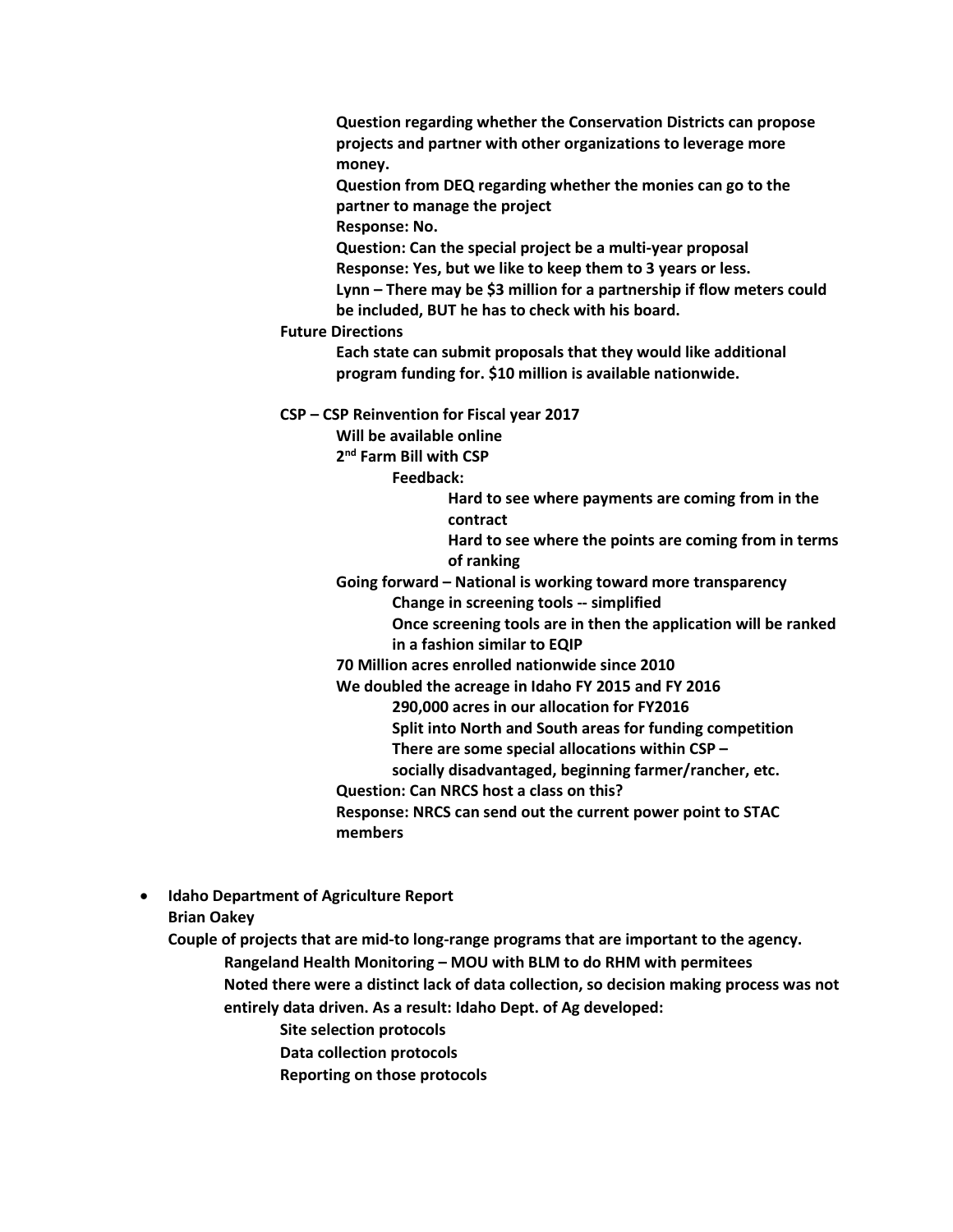**Have more people wanting to participate than they have staff to do the monitoring. As a result, the Idaho Dept. of Ag has reached out to the Districts to help with the monitoring. Piloting the "train the trainer" system in Owyhee. Question from Curtis on merging the state's monitoring process with NRCS's monitoring system. Response: It's possible if it meets the state's protocols.**

**Idaho Dept. of Ag reports back to the State's legislature.**

**Idaho One Plan – great white whale of an IT project**

**Chose to focus to focus on nutrient management plan. Dept. of Ag brought that within house and they have discovered how challenging this is. Hard to keep the talented programmers. But they are making progress. Web-based**

**Producers can log on and use the planner and/or store the data related to nutrient manager**

**Hope to have it up and running this calendar year**

**Database is long overdue from a regulatory standpoint, but once up and running it will hopefully improve efficiencies at all levels.**

**Terry – the Commission has the responsibility to promote the One Plan Once a year there was a board meeting to update stakeholders But there are no funds to support the recommendations of the executive committee meeting**

**U of I is interested in the pesticide application record keeping aspect of the old Idaho One Plan** 

**MOU with DEQ with regards to the diary regulations**

**2 regulatory channels for the community. One for those with permits and one for those who do not apply for a permit. Primarily used two standards** 

• **Soil and Water Conservation Commission Report Anyone who has any concerns about where the Idaho One Plan is not going, should talk to Terry M.**

**Governors Trail Ride**

**USFS & BLM implementation of SGI**

**Efforts to coordinate grazing management across and USFS & BLM managed lands IFS spoke to State Sovereignty over wolves**

**SWCC TA allocated to Districts for FY2017 –Breakdown of staff hours to provide assistance SWCC FA available to Districts -- \$1,353,200 appropriated to Districts**

**Snapshot of unmet needs for water quality projects across 8 districts: \$6,570,710.** 

**Look to SWCC, Federal, Conservation Districts, and Other funding sources SWCC loan officer – low interest loans (state funds)**

**We work closely with various EQIP projects**

**Starting to see 319 projects**

**Loan Fact Sheet passed out**

**To illustrate things that have happened in the past 8 months**

**Beginning farmer program**

**Was up and running almost immediately**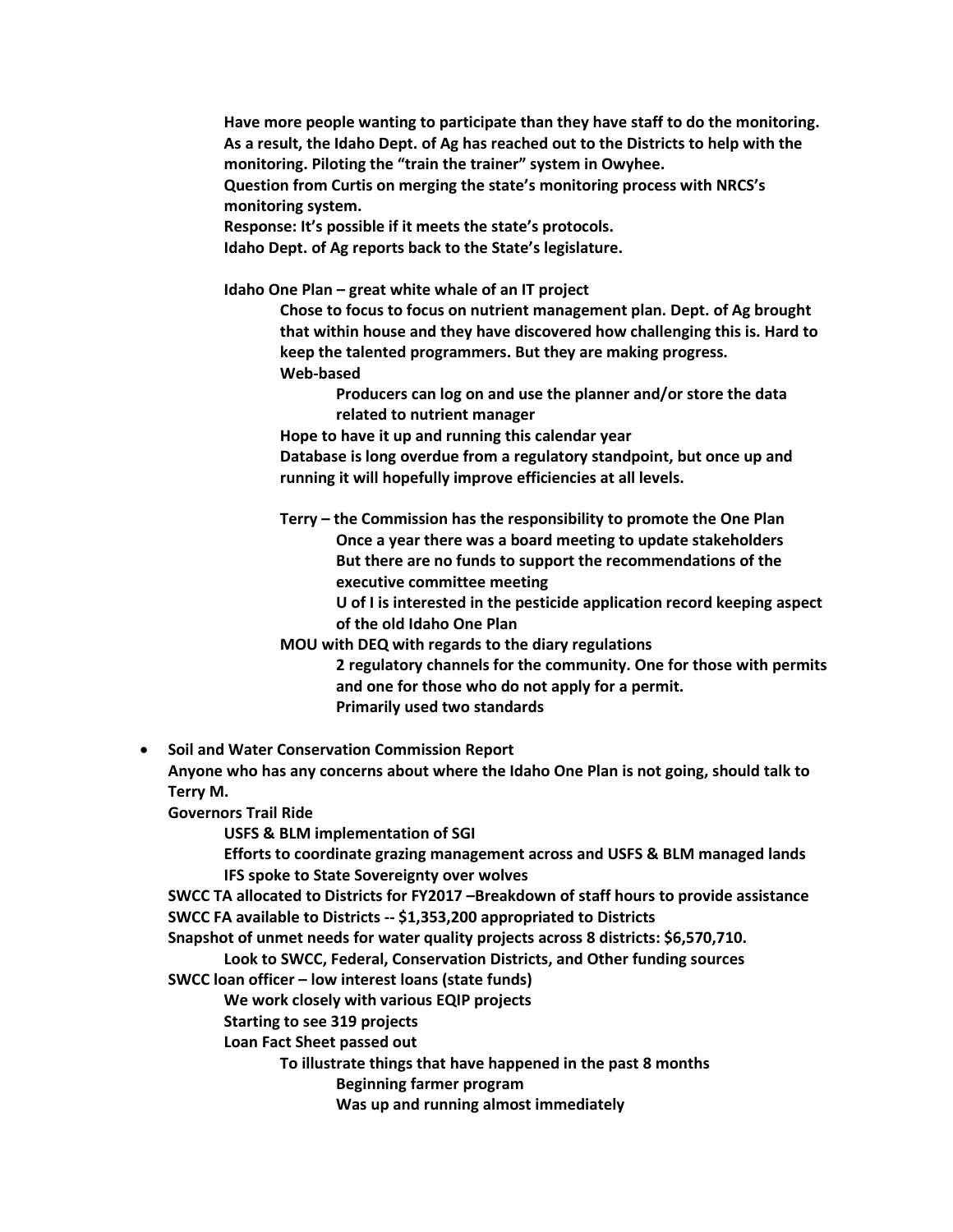**Plenty of money to loan out at present (\$6 million liquid out of \$10 million) Drop in commodities prices – it will be interesting to see how conservation lending will pan out**

**Many projects are irrigation projects**

**Trying to integrate more categories of conservation projects Watching for special project opportunities with NRCS**

**Curtis – would it be worth approaching Ag lenders to see if they would be willing to offer a reduced interest rate for those who have a conservation plan in place. Response – it would be interesting to see how that would go. SWCC offered to get in touch with Farm Credit Services**

**Questions**

• **FSA**

**General Update – Mark Sanford 30 % fewer people – 30% more work Most of the offices in 29 Idaho counties are co-located with NRCS Currently in Idaho the state's broadband capacity doesn't support the amount of data FSA has to move Changes in the 2014 Farm Bill Direct, counter cyclical and Actual Crop Revenue Election payment changes Payment limitations reduced Adjusted Gross Income is reduced Improved "safety net" for Veterans, Beginning Farmers, Ranchers and Socially Disadvantage Expanding markets (direct marketing – farmers markets Food Hubs Increased reliance on Crop Insurance Reduced CRP to 24 million acres from 32 million Tied conservation compliance to all programs Increased Loan Availability Guaranteed (33 lending partners) Direct Micro (up to \$50,000) very popular Farm Storage Facility (up to \$500,000) CRP -- 562,000 currently enrolled (15th in nation for enrolled acres, Texas is #1 with 3 million acres enrolled) Previous years 90% acceptance Current year 25% acceptance Question: Regarding how did that level compare nationally? Did well compared to other western states Mid Contract Management Practices – no more mowing Changes that need to be decided upon: Remove Integrated Wildlife Management (IWM) Practices Q: How is this different than best professional management practice? A: Requires them to implement an activity**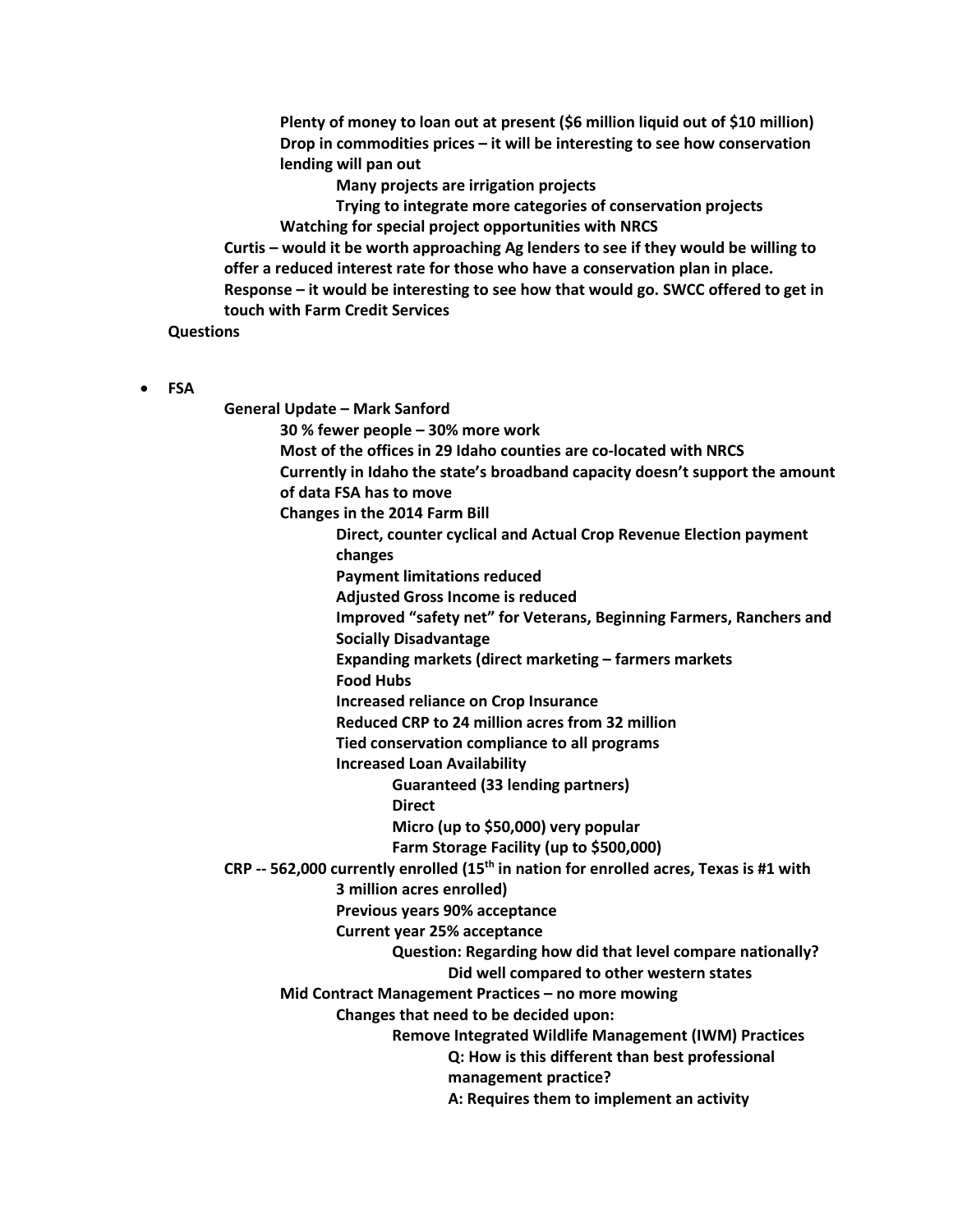**Voted to remove**

**Changes to Managed Haying and Grazing Frequency**

**(From 1 in 5 years to 1 in 3 years)**

**It's not very heavily used. 1 in 5 came out of a legal settlement. 1 in 3 allows for more dialogue with** 

**producer on how to manage the stand.**

**IFG – Have there been conversations with hay producers?**

**Yes. There is inevitably some push back.** 

**Voted to change**

**CREP – Update and Proposal**

**State and Federal Program to restore water to** 

**Eastern Snake Plain Aquifer**

**Whole fields instead of little corners would be the way to go**

**21 Counties eligible**

**17,000 enrolled Acres**

**Proposal coming from Idaho Groundwater Users Assoc.**

**Highly Erodible Land Initiative (HELI)**

**History of FSA Investment in Idaho Ag**

**Questions related to Disaster spending**

# • **NRCS/FSA**

**HEL/WC Compliance – AD-1026 Forms and Certification**

**FSA presentation by Jeremy Nalder**

**Review of HELC Compliance under 1985 Act**

**Hand out of AD-1026 Form – Form reviewed** 

**Questions on details of CREP participation**

**Curtis: NRCS and FSA are taking this seriously**

**We are asking landowners to be with us when we do** 

**determinations, so we can educate them.**

**We are seeing more appeals.**

**How do we get those who are outside the programs to come in and get into compliance?**

**Dairy questions – looking for info on who is in the program?**

**Curtis: We are having Food Security Act training later this summer. Other agencies and partners are always welcome.**

**FSA: Change in Dairy coverage – FSA have moved to more of an insurance model.**

**Once we get a couple of Dairies/Farms/ranches in each county to change over and pretty soon, all of them start coming around.**

**Wind Erosion Prediction (WEPS) Examples**

**Travis Youngberg introduction as new NRCS State Agronomist**

**What does it mean to follow a plan? A system?** 

**Explanation of what T and 2T mean.**

**Development of the WEPS Development – started in 1985**

**Adopted in February 2010**

**Questions about how WEPS works with RUSL2**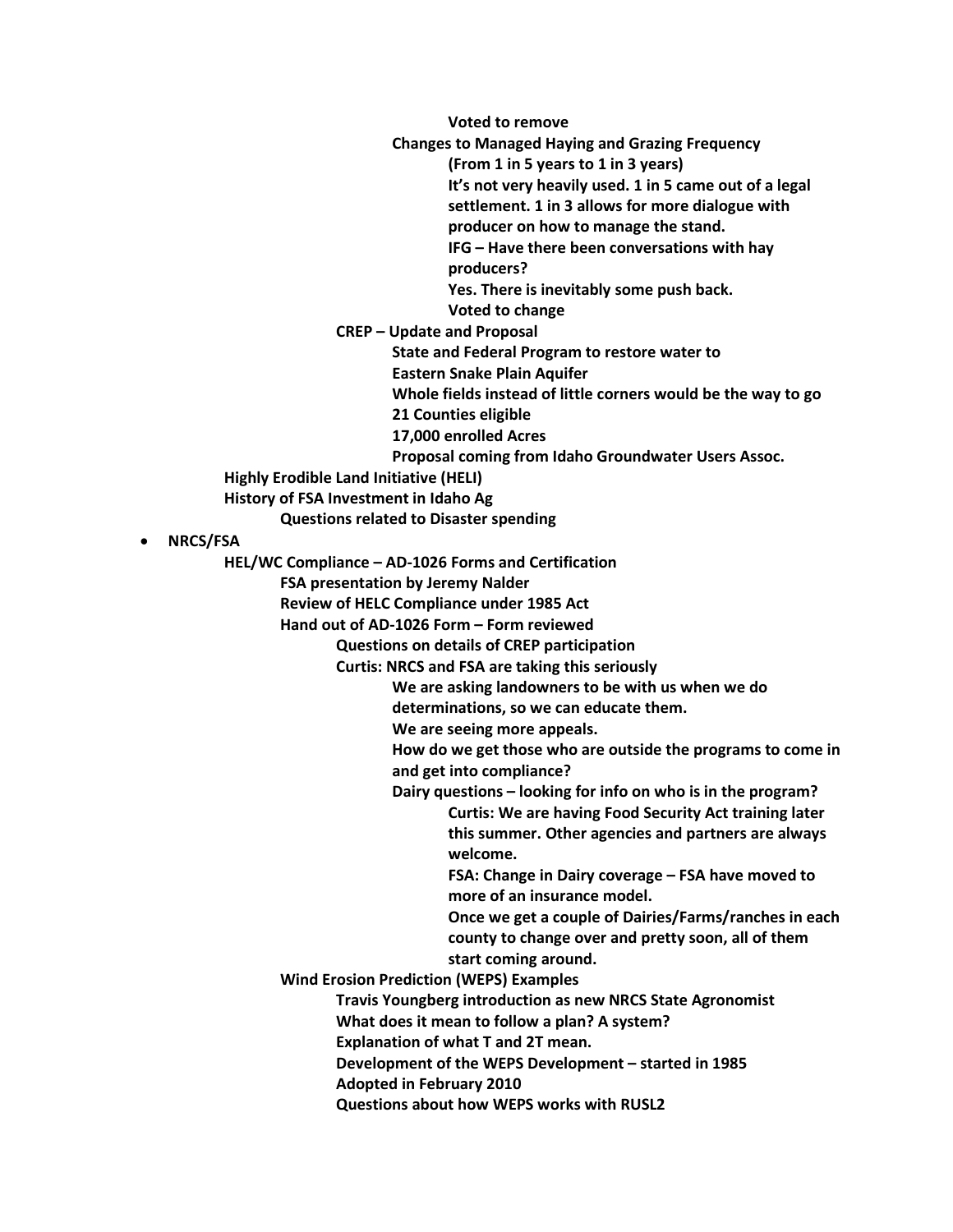**Questions about how WEPS/NRCS takes into account updates that change outcomes. – NRCS is supposed to do the run on both systems to see whether they agree and then make adjustments. Question regarding "unsheltered distance"** 

**Yes – unsheltered distance can include other fields.**

**Demo of WEPS**

**Question: Manure management – minimum tillage Look at critical wind periods**

**Question: Does WEPS take into account other regulatory concerns? The conservation planning process does.**

**Resource Assessment Tool – generates bar graph showing all areas where NRCS is trying to hit quality criteria. Being piloted in the NWQI**

#### **Appeals**

**Determinations by County committee**

- **1) Reconsideration to the COC**
- **2) FSA State Committee (STC)**
- **3) Mediation (Fulcrum Institute) – Contractor out of Cd'A**
- **4) National Appeals Division (NAD)-- Regional Office is in Denver**

**NRCS Technical Determination:**

- **1) FSA State Executive Director (SED)**
- **2) National Appeals Division (NAD)**

**Had a lot of these last year – mostly "out of compliance" appeals**

# • **Status of Sub Committees**

**Ron Abramovich – Climate report**

**Drought Monitor Map**

**Does the Drought Monitor take into account reservoir storage?**

**Maps take into account entire water supply**

**Idaho Drought Committee**

**Water came off early – near record low flow for July in northern Idaho and western Wyoming**

**Surface Water Supply Index (SWSI)**

**There is interest from Idaho Power, State of Idaho and Drought Monitor to produce more SWSI's in headwater streams and include potential surplus amounts**

### **2016 water supply best since 2012**

**Predicted 2016 runoff will be about 92% of average**

**2015 created Hydrologic Advisory Committee**

**Idaho Water Resource Board approved \$200,000 to investigate need for mid-elevation snow sites to improve streamflow data.**

**Idaho ranks 2nd in nation in Irrigation withdrawals**

**Idaho ranks 1st in region in farm GDP.**

**IFG's fisheries division may be interested in participating**